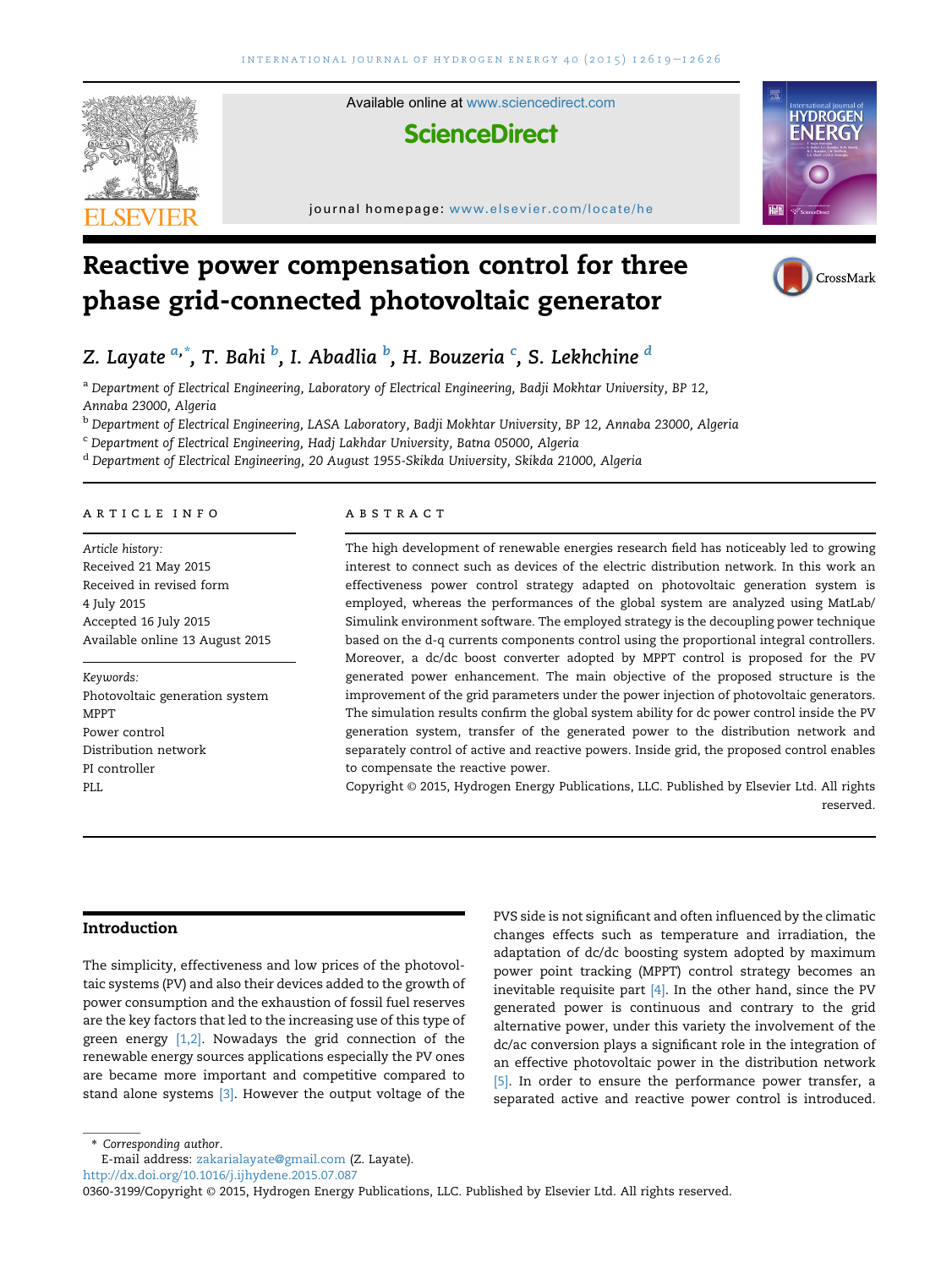Furthermore, kept synchronization of the inverter voltage and its counterpart of the grid and achievement of high power factor quality on the other hand require a specified detection of both phase and frequency in the grid side, hence the use of phase locked loop (PLL) becomes necessity [6].

This paper focuses the analysis performances of an electric utility network connected to photovoltaic generation system. In the literature, we can find several techniques which have been widely discussed the three phase grid-connection PVs, the used topology in the Ref. [7] is based on the power conditioning system using three-level control scheme with a separately active and reactive power exchange, however in Ref. [8] the study elaborated the problematic of current distortion inside the grid using hybrid active power filters, furthermore, the authors have realized a grid connected PV system using Power Balance theory presented in Ref. [9].

Otherwise, in this paper an expanded model of the control strategy based on PI regulators is depicted, where an adequate separated powers control technique premised on the control of the grid current is investigated. Besides the power control inside the distribution network, the photovoltaic generated power is reinforced by a dc/dc boost converter which adopted by MPPT control strategy based on Perturb and Observe (P&O) algorithm is proposed in favor of obtain a satisfactory voltage at the input of the dc/ac conversion system.

This paper will be presented as following: section Proposed system description contains the general structure of the studied system, also the mathematical basic models of the PV production system and the different conversions will be introduced in this section. The section Control strategy implementation presents the conception of an independent active and reactive powers control strategy with an aggregate demonstration of the used formulations in the control part. Thereafter, section Digital simulation results and discussion shows the global structure validation and obtained simulation results which show the efficiency and suitability of the proposed control system. Ultimately, in the last section some notes, advantages and also recommendations enriched the conclusion of this paper.

#### Proposed system description

The system configuration is composed of three principle structures. The photovoltaic power generation system as a

secondary electric source, dc/dc and dc/ac conversion systems. The detailed model of each part is indicated as following:

#### Photovoltaic power generation system and characteristics

The photovoltaic generation system employed is consisted of several connected modules forming array. Generally, the PV generation is based on the direct transformation of the sunlight energy into electric energy named photovoltaic effect; this conversion is mostly performed by the basic element known by photovoltaic solar cell [10]. The simplified electric circuit of the photovoltaic solar panel is illustrated by Fig. 1.

As shown on Fig. 1, the photovoltaic solar panel is characterized by photoelectric current given by the dc current source, a diode presenting the PN junction, and serial and parallel resistances denoting the existence of internal resistance of the current flow and material resistance, respectively [11]. Mathematically, using the Kirchhoff fundamental lows on the given circuit the PV panel output current can be determined according to the following expression [12]:

$$
I_{pv} = N_p I_{ph} - N_p I_{rs} \left[ exp \left( \frac{q}{K_B \cdot T_o \cdot A} \right) \left( \frac{V_{pv}}{N_s} \right) - 1 \right]
$$
 (1)

where:

- $I_{pv}$ : output photovoltaic current;  $V_{pv}$ : output photovoltaic voltage;  $I_{nh}$ : photo-electric current; Irs: diode reverse saturation current;  $\rm K_B$ : Boltzmann constant (1, 38.10 $^{-23}$  j/K $^{-1}$ ); q: elementary charge (1602.10-19C); A: diode ideality factor;  $T_o$ : cell's operating temperature;  $T_s$ : cell's temperature under standard conditions (298 K);  $N_p$ : number of parallel connected cells;
- $N_s$ : number of serial connected cells.

The photoelectric current is strongly related to the operating meteorological conditions of the PV panel as it's mentioned by the below expression [13,14]:

$$
I_{ph} = [I_{\text{csc}} + \beta (T_o - T_s)] \frac{S_o}{S_s}
$$
 (2)



Fig.  $1 -$  Equivalent circuit of the photovoltaic panel.